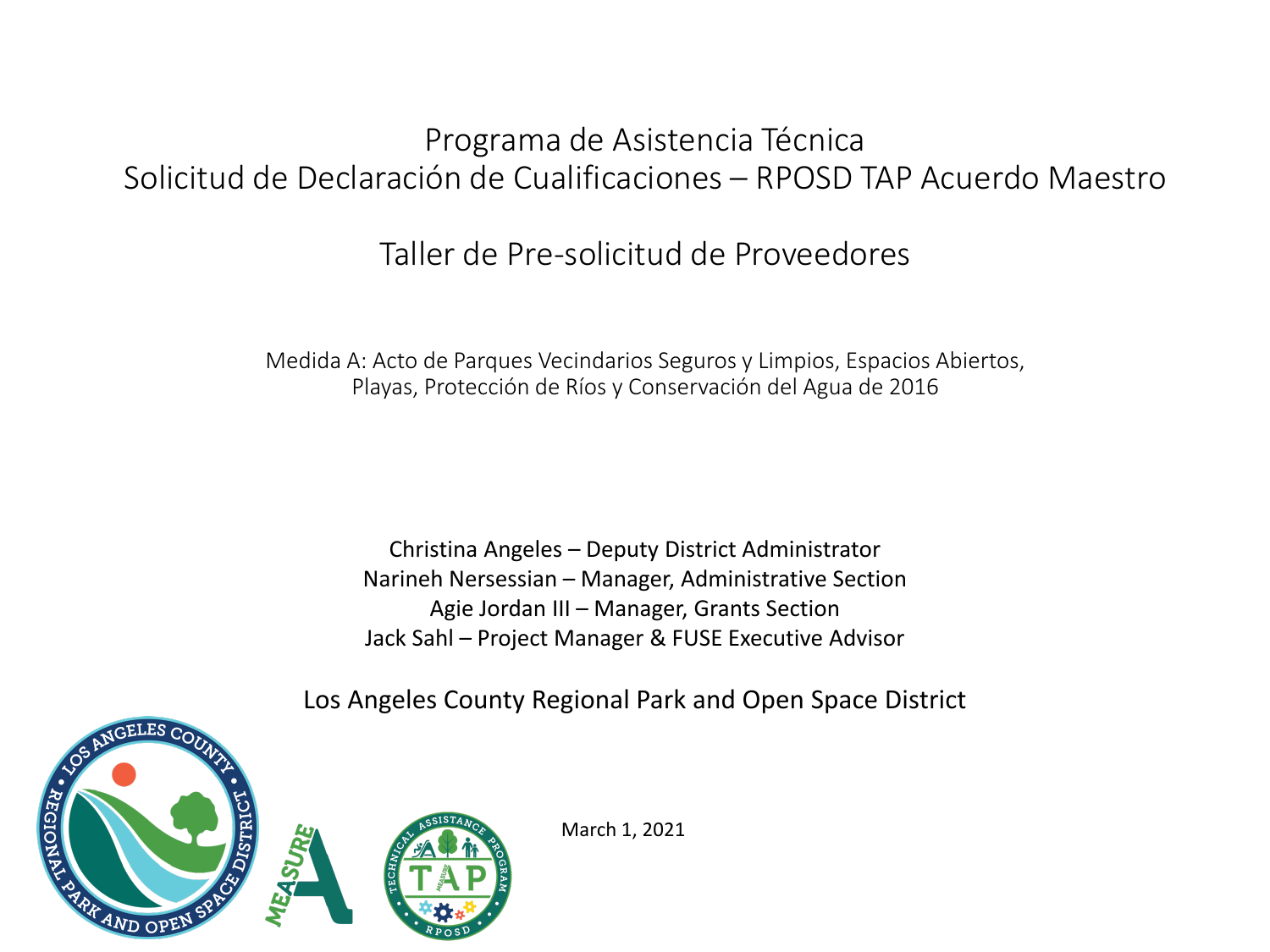## Objetivos y Reglas Básicas de la Junta

#### Objetivos

Este es el Taller de Pre-solicitación de RPOSD TAP RFSQ

- 1. Proporcionar información sobre los servicios de consultoría de TAP para las comunidades que necesitan parques
- 2. Proporcionar antecedentes sobre la Solicitud de Declaración de Clificaciones (RFSQ)

#### Reglas Básicas:

- 1. Debe registrarse con anticipación;
- 2. El teléfono del participante se silenciará;
- 3. Se aceptarán preguntas escritas al [TAP@RPOSD.LACounty.gov](mailto:TAP@RPOSD.LACounty.gov) hasta el 4 de marzo de 2021

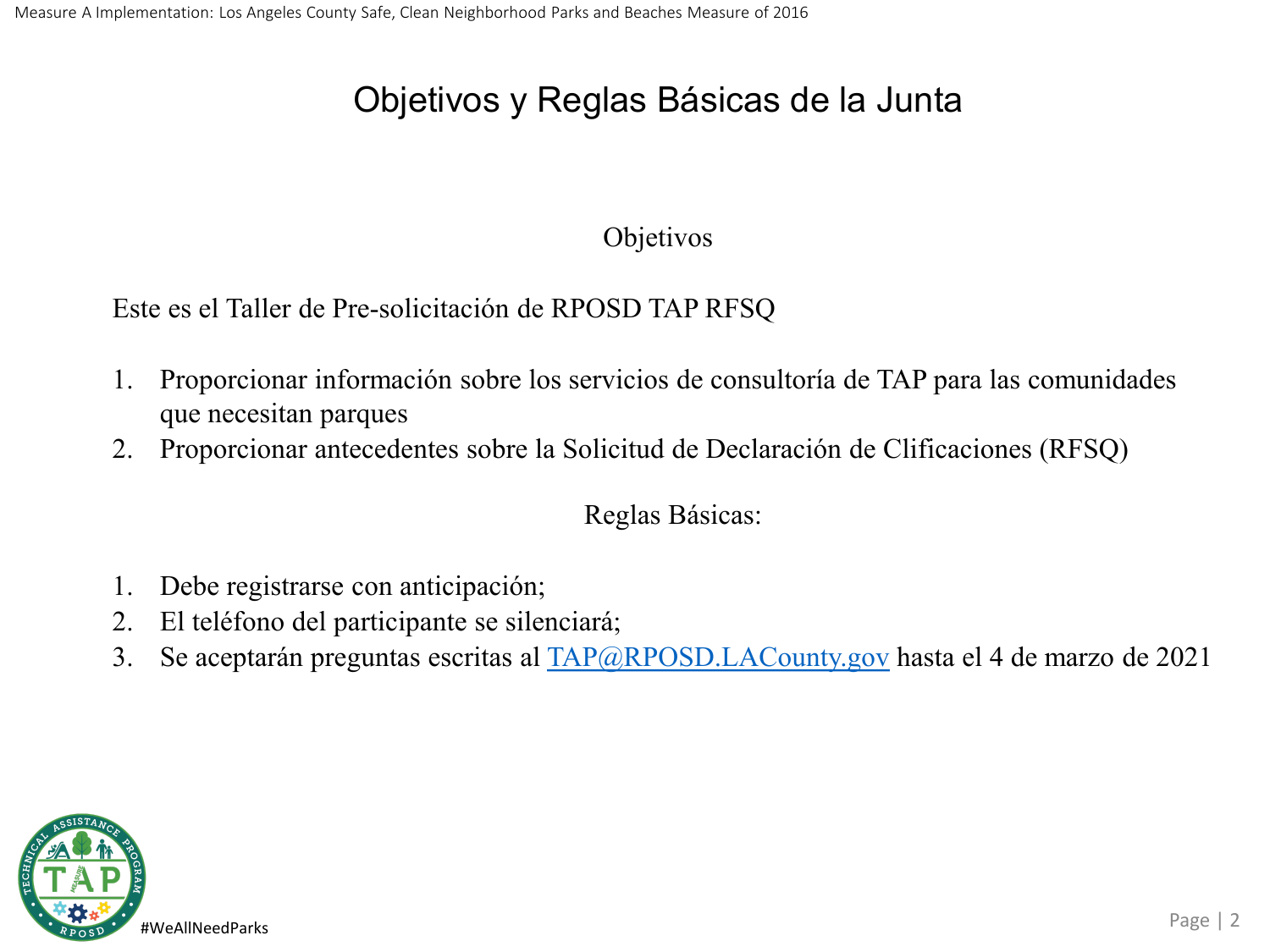Measure A Implementation: Los Angeles County Safe, Clean Neighborhood Parks and Beaches Measure of 2016



## **Request for Statement of Qualifications (RFSQ)**

## **Park and Open Space Grants – Measure A**

## **Technical Assistance Program Professional Services**

**Prepared By County of Los Angeles, Regional Park and Open Space District**



**March 1, 2021**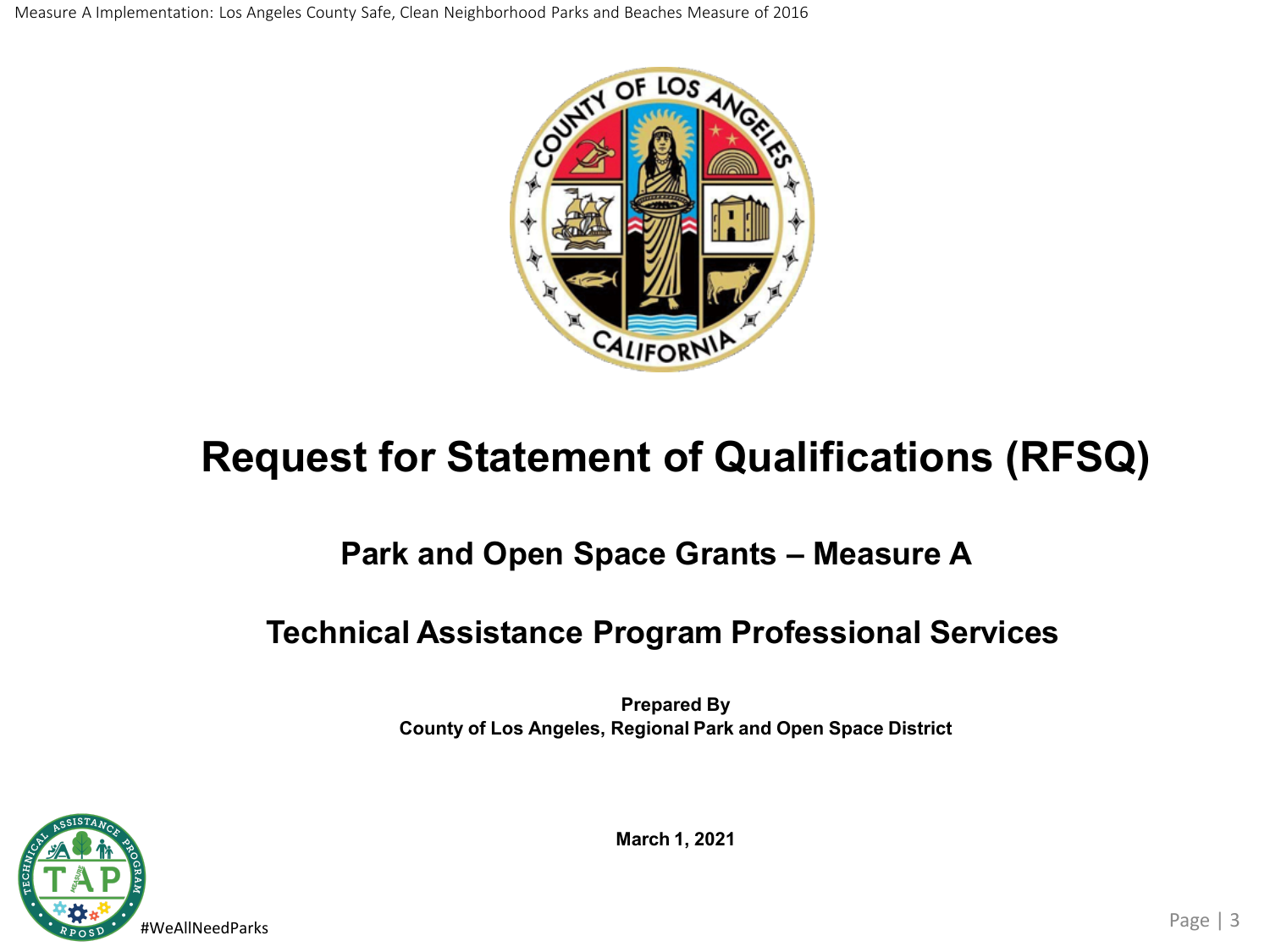### **Taller de Pre-solicitud de Proveedores TAP RFSQ**

Bienvenida

Norma Garcia-Gonzalez – Directora

Los Angeles County Regional Park and Open Space District Los Angeles County Department of Parks and Recreation

Me complace darle la bienvenida al taller RPOSD TAP RFSQ. Estamos comprometidos a ayudar a todas las comunidades a utilizar los fondos de la Medida A para construir nuevos parques, mejorar el acceso a los parques, mantener los programas de recreación existentes y agregar nuevos programas. Sin embargo, nuestra prioridad es asegurarnos de que las comunidades con mayor necesidad desarrollen con éxito proyectos de parques y obtengan financiación. Identificar y poner a disposición expertos en consultoría es una parte clave de nuestro Programa de Asistencia Técnica. Agradecemos su participación en este taller y esperamos más parques y mejores programas en todo el condado de Los Ángeles.

Es un placer para mí presentarles a Christina Angeles, nuestra líder del Distrito de Parques Regionales y Espacios Abiertos [Regional Park and Open Space District].

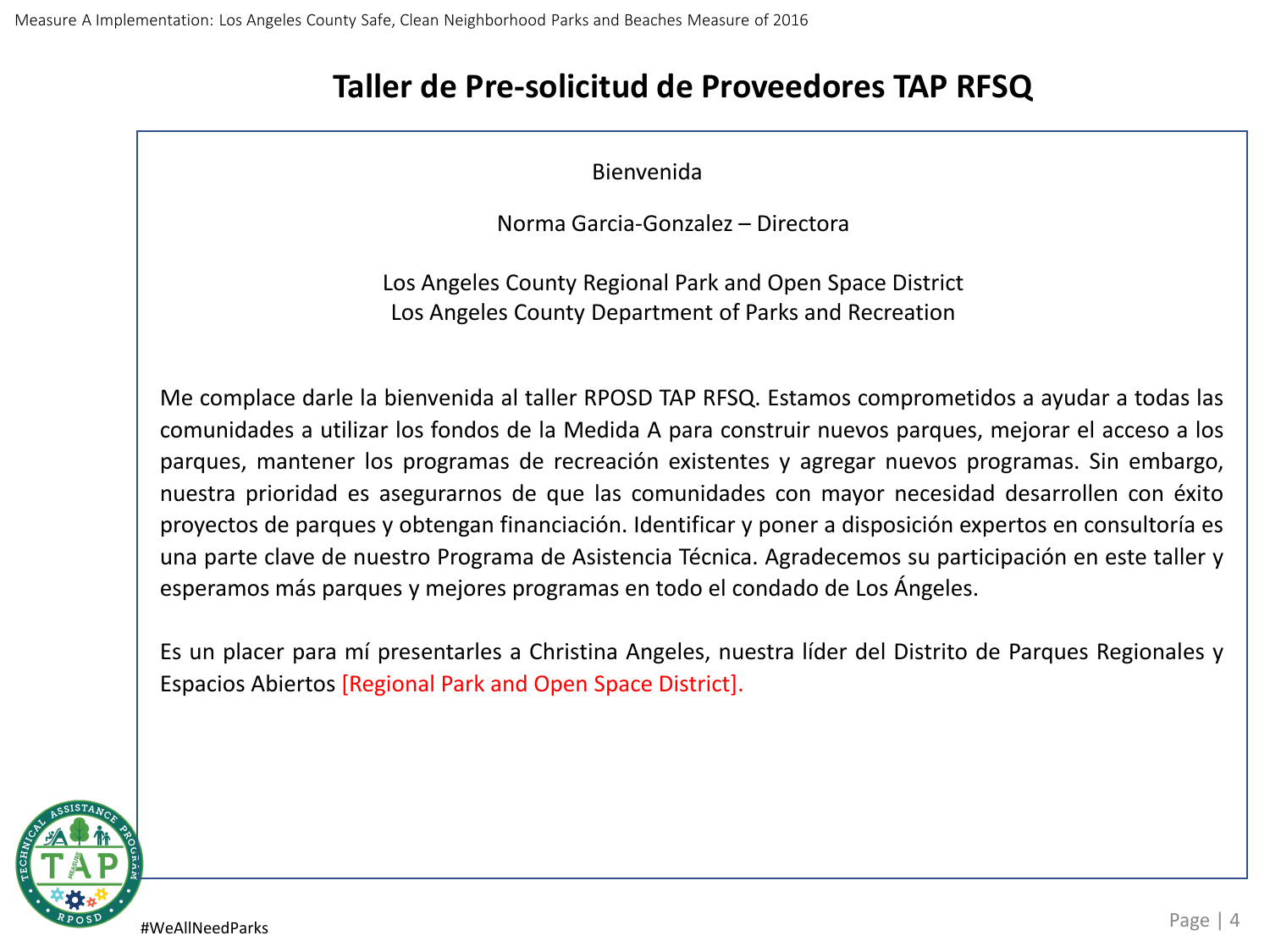### **Taller de Pre-solicitud de Proveedores TAP RFSQ**

Bienvenida y Introducciones

Christina Angeles – Asistente Directora

Los Angeles County Regional Park and Open Space District

"En 2016, los votantes aprobaron la Medida A con una gran mayoría, dejando en claro que las inversiones en espacios verdes son importantes para las familias, la salud ambiental y la equidad social. Continuar poniendo en acción la Medida A y empoderar a nuestras comunidades con recursos contribuirá a nuestro compromiso de garantizar que los angelinos tengan igual acceso a espacios abiertos y recreativos seguros, saludables y acogedores. Nuestro Programa de Asistencia Técnica brindará servicios de consultoría especializados y específicos a aquellas comunidades con mayor necesidad de parques. Este taller le proporcionará información sobre RPOSD TAP. Agradecemos su participación. Puede encontrar más información sobre la Medida A, el Programa de Asistencia Técnica y nuestro Equipo en nuestra página web RPOSD.LACounty.gov."

Me complace presentar al equipo que hará las presentaciones:

Stephanie Garcia, Grants Analyst, Grants Section Arcy Navarrete, Grants Officer, Grants Section Martha Lopez, Grants Officer, Grants Section Rocio Diaz, Assistant Manager, Administration Section



¡Gracias!

Rocío comenzará la presentación.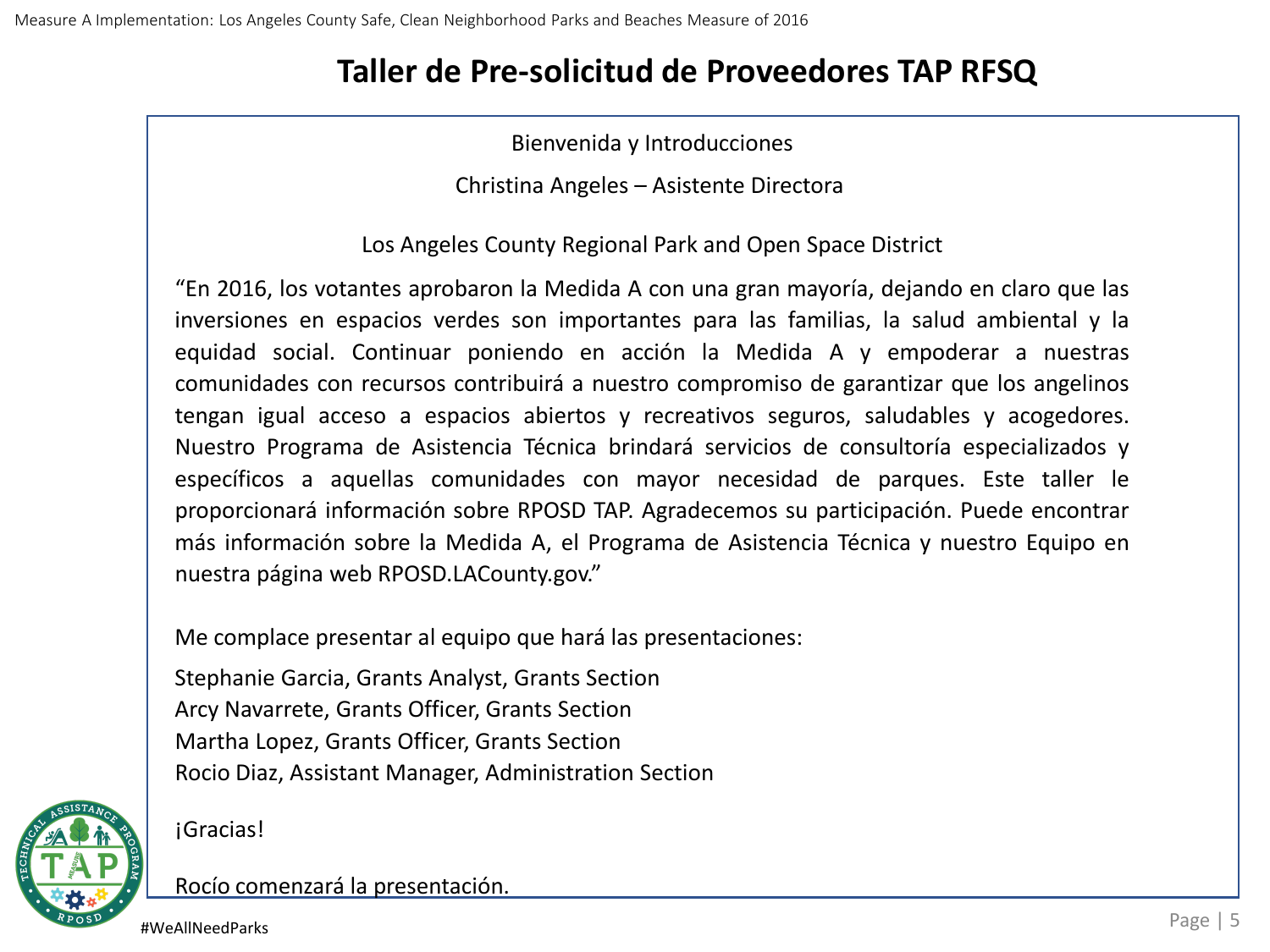Todas las secciones y apéndices de esta RFSQ son igualmente importantes. Al bien no estamos revisando todos los aspectos de la RFSQ, esto no disminuye su importancia. Usted es responsable de cumplir con todas las condiciones especificadas en la RFSQ. La RFSQ es el documento correcto si hay alguna discrepancia entre los materiales presentados como parte del Taller de pre-solicitación y lo que está en la RFSQ

### Covered Topics

1.0 Información General

- 1.1 Propósito y Antecedentes
- 1.2 Alcance del Trabajo
- 1.5 Calificaciones Mínimas del Proveedor
- 1.8 Proceso del Acuerdo Maestro
- 1.10 Proceso de Solicitud y Adjudicación de Ordenes de Trabajo
- 2.0 Instrucciones para los Proveedores
	- 2.1 Responsabilidad de RPOSD
	- 2.3 Calendario de RFSQ
	- 2.5 Preguntas de los Proveedores
	- 2.6 Taller de Pre-solicitación de Proveedores
	- 2.7 Preparación y Formato del SOQ (Declaración de Calificaciones)
- 3.0 Proceso de Revisión / Selección / Calificación del SOQ
	- 3.1 Proceso de Revisión
	- 3.4 La Subvencion del Acuerdo Maestro

Apéndice K: Alcance de los Servicios del Desarrollo del Proyecto Parkland

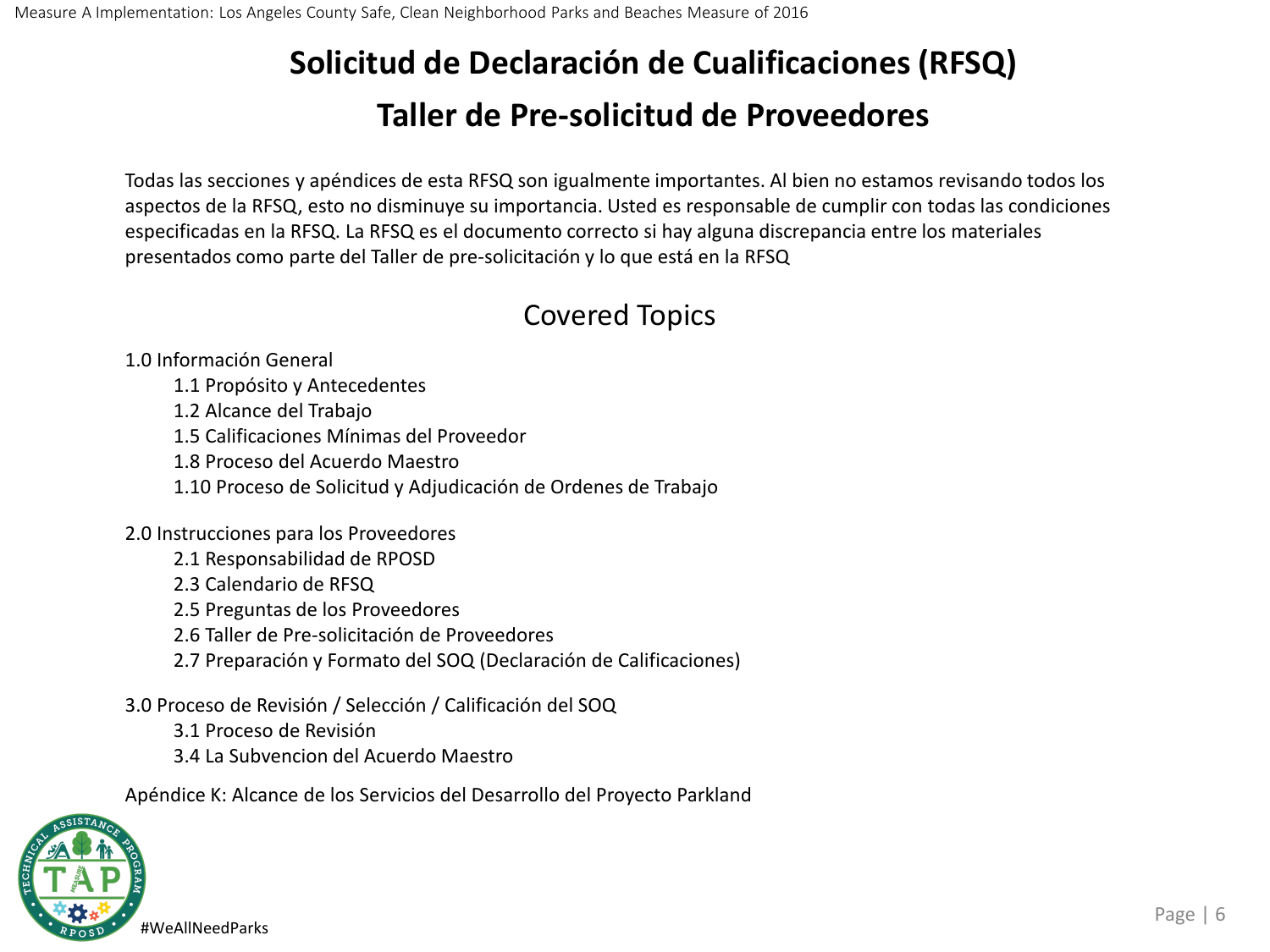#### 1.0 General Information

1.1 Purpose and Background

The County of Los Angeles, Regional Park and Open Space District (RPOSD) is seeking qualified vendorsto enter into Master Agreements with RPOSD to provideTechnical Assistance (TA) Professional Services to support Measure A CompetitiveGrants. These resources are part ofthe RPOSD Technical AssistanceProgram (TAP).

1.2 Scope of Work

Some significant features of this RFSQ and resulting Master Agreement are as follows:

- 1. The terms contained in the Master Agreement are non-negotiable. The MasterAgreement will be uniformly executed amongst all Qualified Contractors.
- 2. The Master Agreement may be amended, from time to time during the term of the Master Agreement.
- 3. During the term of the Master Agreement, newly Qualified Vendors may be added at any time to the list of Qualified Vendors for each Skill Category, and newly Qualified Contractors in the respective Skill Categories will be included in Work Order Solicitations.
- 4. During the term of the Master Agreement, Skill Categories may be added or deleted at any time, based on RPOSD's needs and at RPOSD's sole discretion. Qualified Vendors wishing to expand the number of Skill Categories for which they are eligible may also apply at any time to be added to the list of Qualified Vendors for new Skill Categories. Qualified Contractors wishing to expand the number of Skill Categories for which they are eligible may also apply at any timeto be considered for Work Order Solicitations in the new Skill Categories.



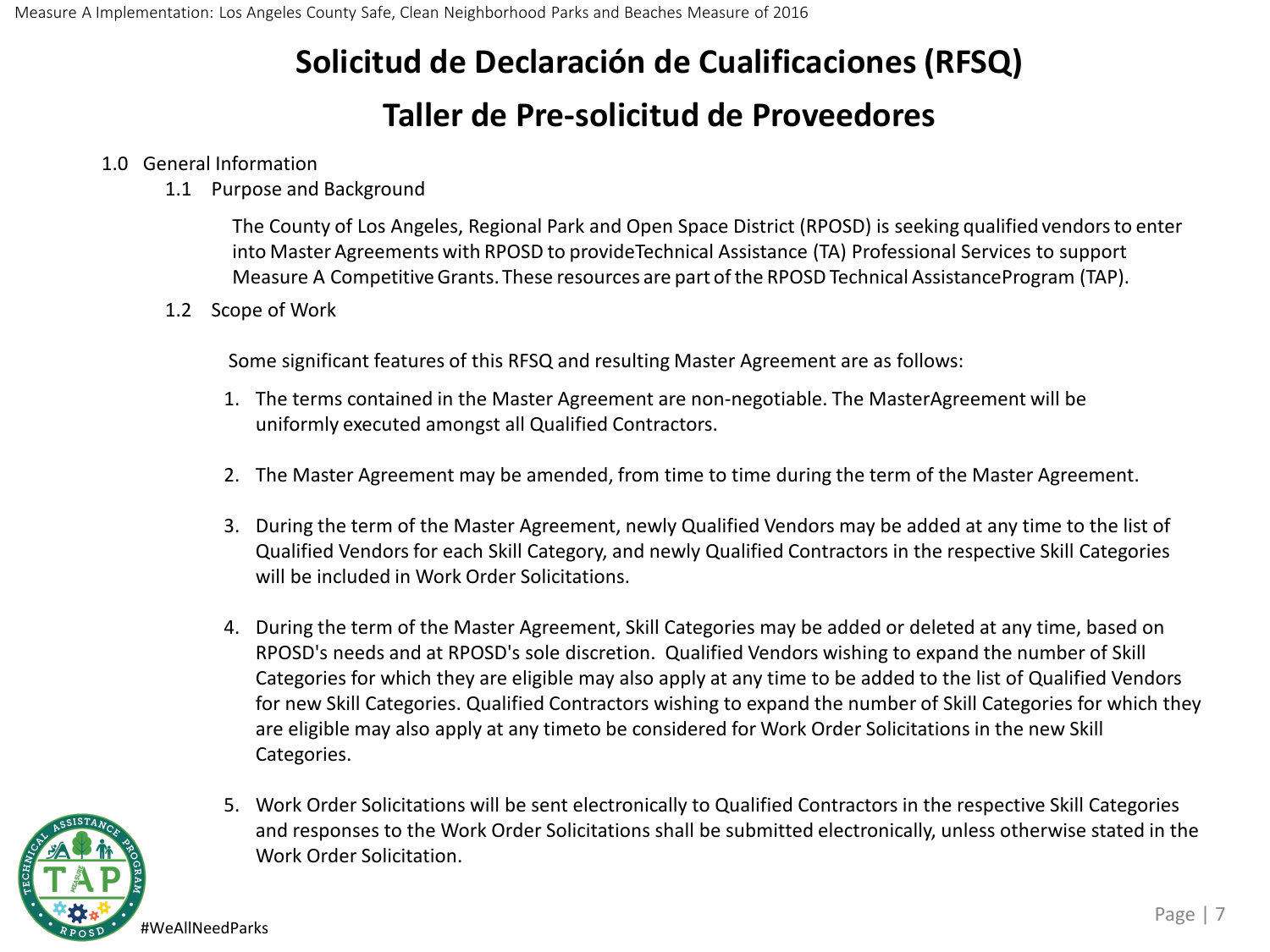#### 1.0 General Information

1.5 Vendors' Minimum Qualifications

Interested and qualified Vendors that meet the Minimum Qualifications for specific Skill Categories and as further described below are invited to submit an SOQ.

- 1.5.1 Vendor must have experience providing the type of service(s), its equivalent, or similar experience to, at least one of the Skill Categories stated in Appendix K, for which it seeks qualification. Vendor must demonstrate that it has the necessary professional license or certification, as applicable, in the area that it seeks qualification.
- 1.5.2 The Vendor must demonstrate that it has successfully completed at least three (3) relevant projects in Los Angeles County, with the assigned deliverables, schedule, and budget. Vendor's office and personnel must be located in Southern California.
- 1.5.3 Vendor must demonstrate that it possesses the relevant skills to provide services in one or more of the Skill Categories. Vendor must indicate for which Skill Category(ies) they are interested in qualifying. For each Skill Category it is interested in qualifying for, Vendor must:

(1) describe its approach to providing the services within that Skill Category; and

(2) describe its experience providing the services within that Skill Category.

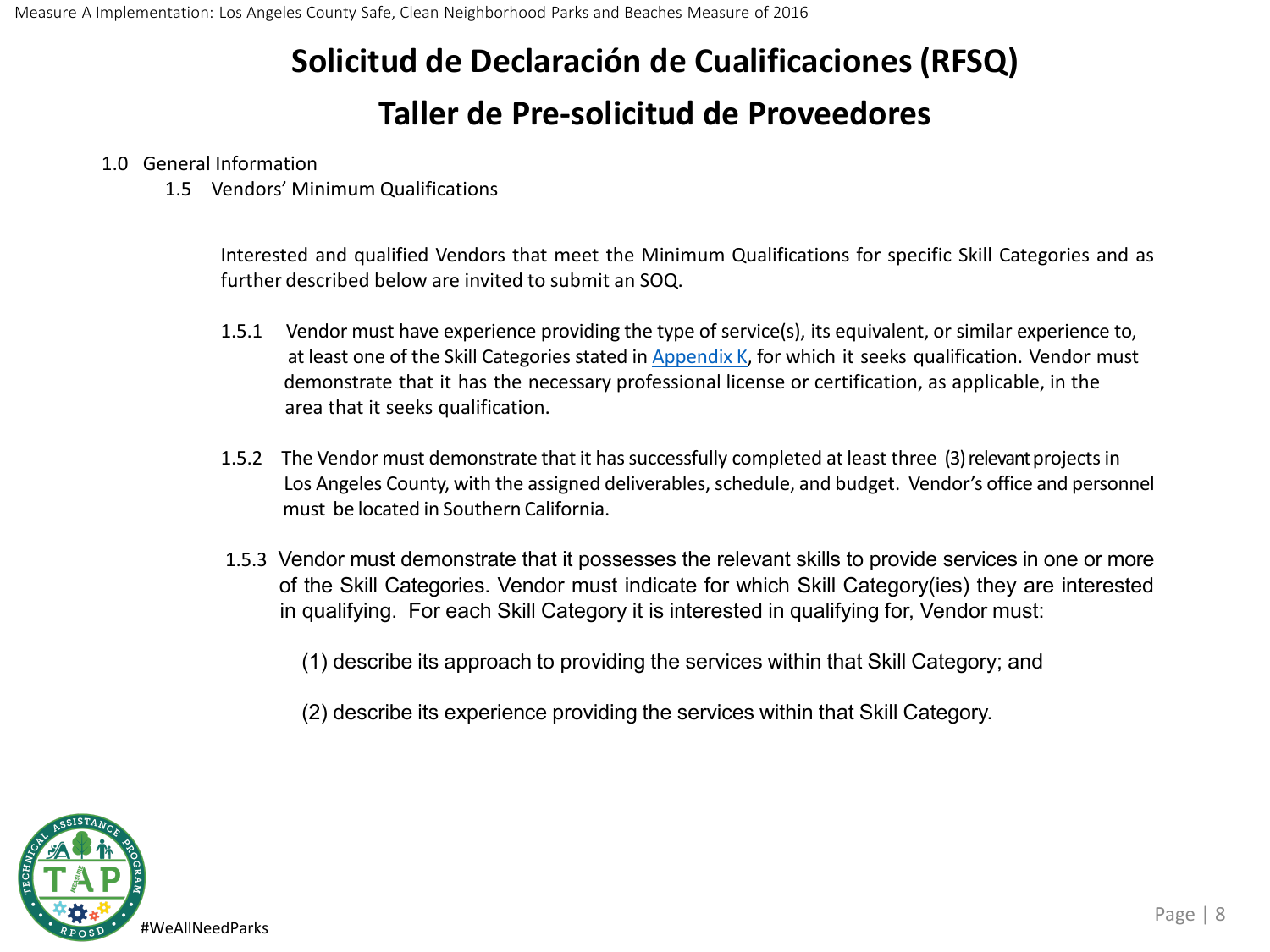1.0 General Information

- 1.5 Vendors' Minimum Qualifications
	- 1.5.4 If Vendor's compliance with a County contract has been reviewed by the Department of the Auditor-Controller or RPOSD within the last 10 years, Vendor must not have unresolved questioned costs identified by the Auditor-Controller or RPOSD, in an amount over \$100,000.00, that are confirmed to be disallowed costs by the contracting County department, and remain unpaid for six months or more from the date of disallowance, unless such disallowed costs are the subject of current good faith negotiations to resolve the disallowed costs, in the opinion of the County.

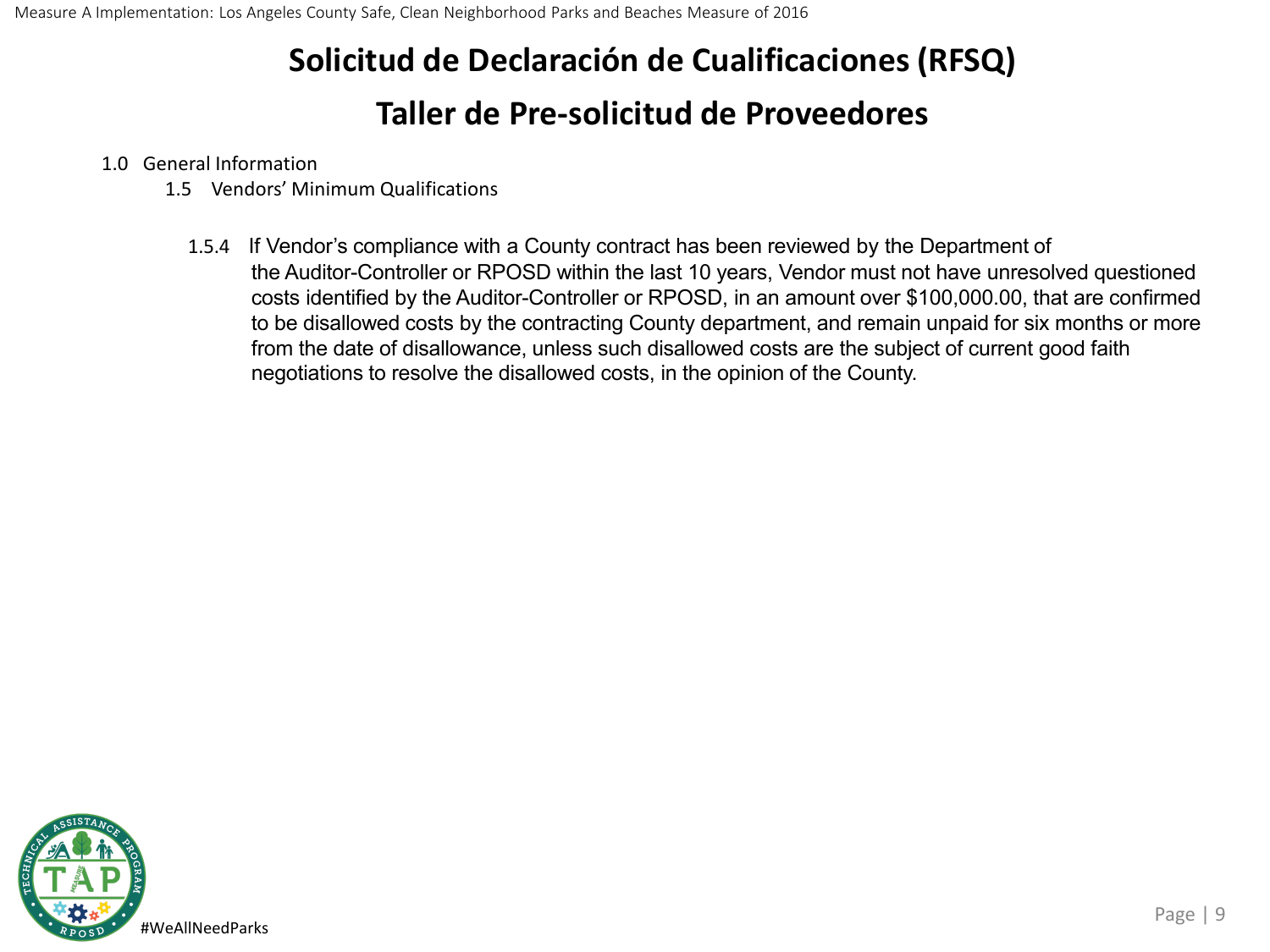#### 1.0 General Information

1.8 Master Agreement Process

The Master Agreement process is described in this Section 1.8; however, project specifications, tasks, deliverables, etc. will be determined when RPOSD issues a Work Order Solicitation and in accordance with Paragraph 3.4 of Appendix H (Sample Master Agreement).

- 1.8.1 Master Agreements will be executed with all interested Vendors determined to be qualified for a particular Skill Category(ies).
- 1.8.2 Upon RPOSD's execution of these Master Agreements, the Qualified Vendors will become Qualified Contractors, and thereafter be solicited under competitive conditions to provide as needed Measure A TAP Professional Services under Work Orders to be issued by RPOSD.
- 1.83 Work Orders resulting from successfully solicited Work Order Solicitations will include a Statement of Work which will describe in detail the particular project and the work required for its performance.
- 1.8.4 The execution of a Master Agreement does not guarantee a Contractor any minimum amount of business.
- 1.8.5 Since the Master Agreement includes various categories of services, only those Contractors qualified for the specific category will be invited to submit bids.

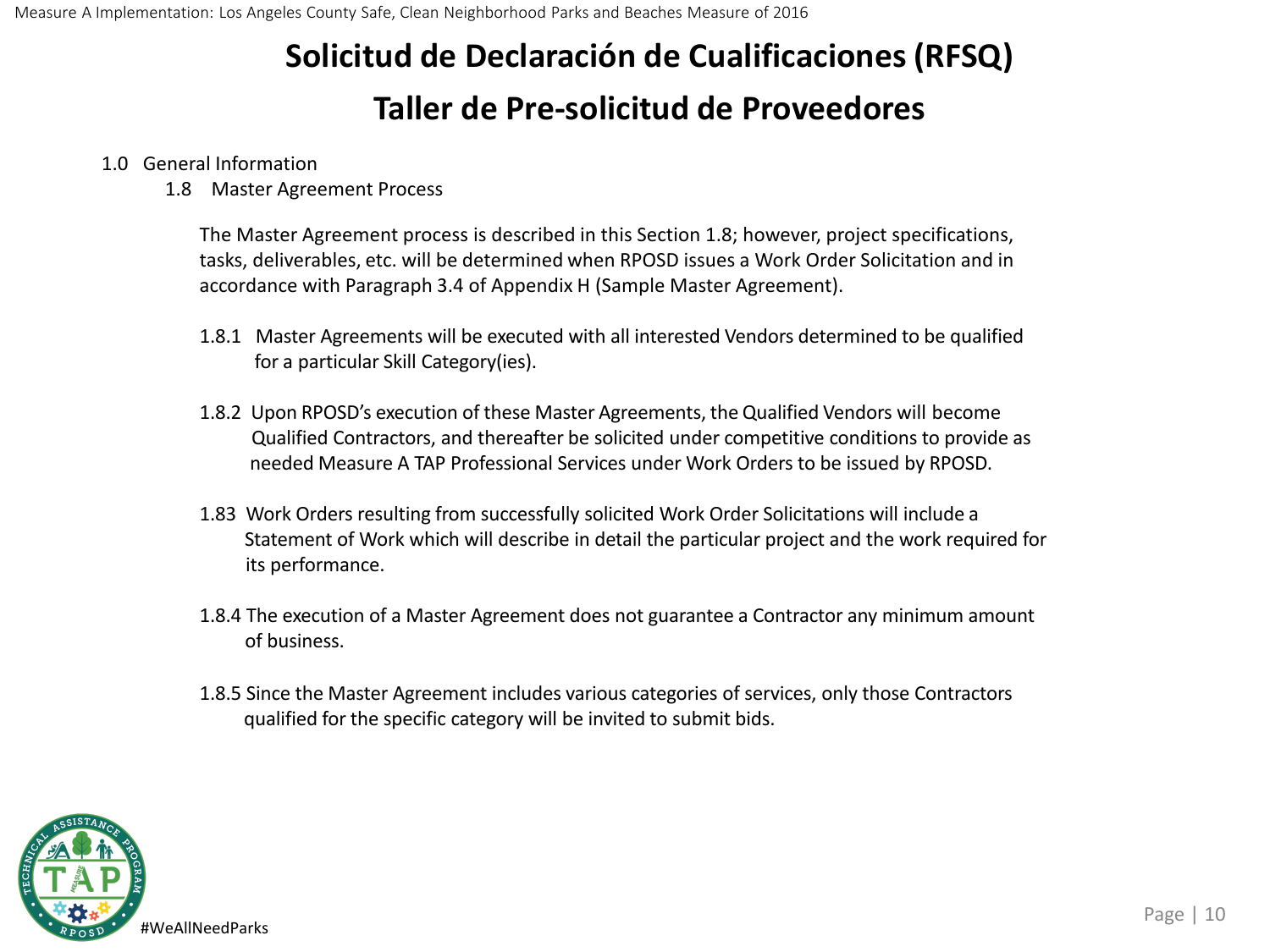### **Taller de Pre-solicitud de Proveedores**

#### 2.0 Instructions to Vendors

This Section contains key project dates and activities as well as instructions to Vendors in how to prepare and submit their Statement of Qualifications (SOQ).

2.1 RPOSD Responsibility

RPOSD is not responsible for representations made by any of its officers or employees prior to the execution of the Master Agreement unless such understanding or representation is included in the Master Agreement.

2.3 RFSQ Timetable

The timetable for this RFSQ includes the following dates:

| $\triangleright$ Release of RFSQ                                    | 2/16/2021 |
|---------------------------------------------------------------------|-----------|
| $\triangleright$ Vendor Conference Date                             | 2/25/2021 |
| $\triangleright$ Request for a Solicitation Requirements Review Due | 3/2/2021  |
| $\triangleright$ Written Questions Due                              | 3/4/2021  |
| $\triangleright$ Questions and Answers Released                     | 3/15/2021 |
| $\triangleright$ SOQ due by                                         | 3/26/2021 |

After initial deadline, qualifications will be reviewed on a continuous basis through 2/1/2025. The review of Vendor qualifications will occur as scheduled by RPOSD.

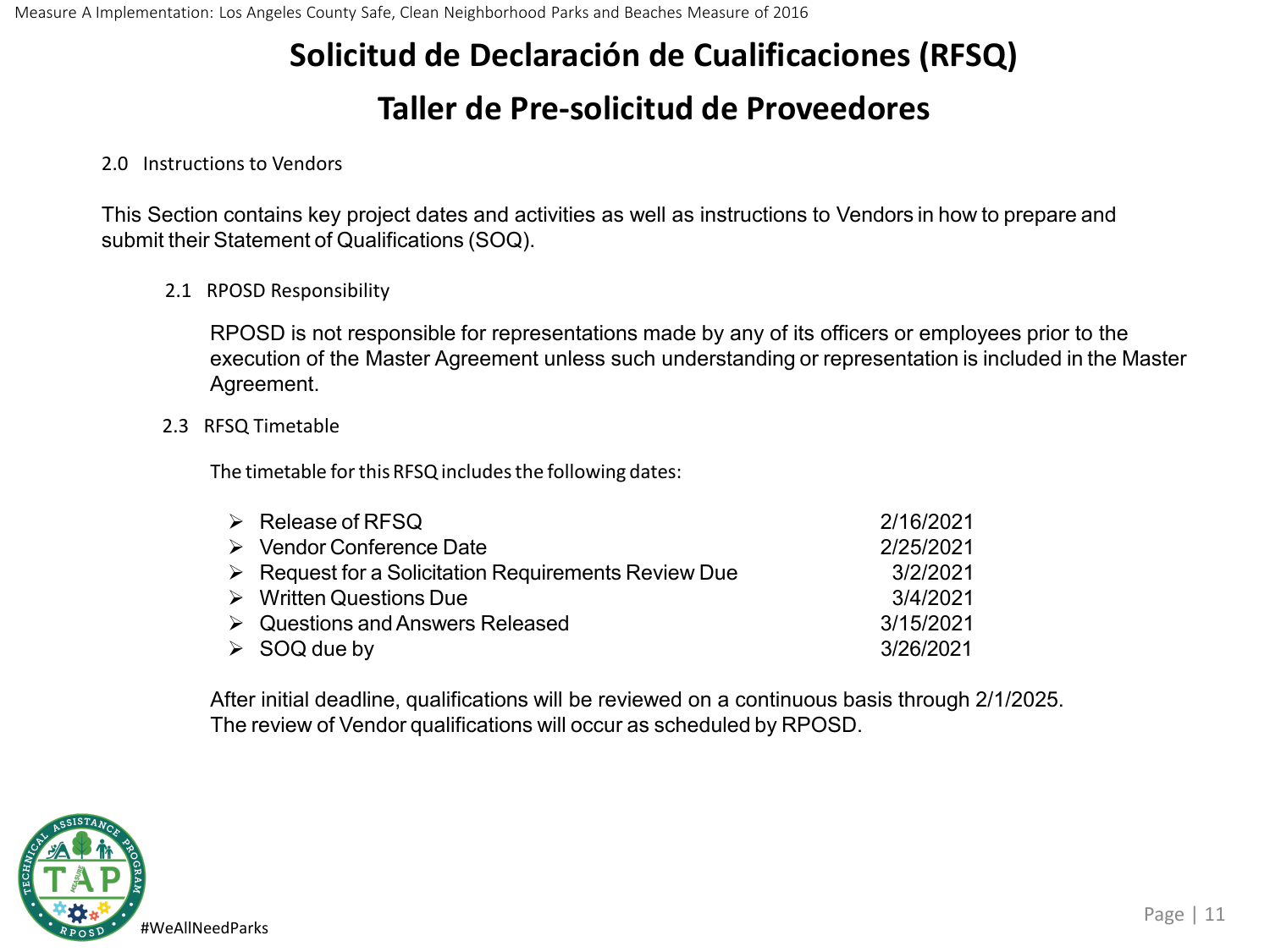### **Taller de Pre-solicitud de Proveedores**

#### 2.0 Instructions to Vendors

This Section contains key project dates and activities as well as instructions to Vendors in how to prepare and submit their Statement of Qualifications (SOQ).

#### 2.5 Vendors Questions

Vendors may submit written questions regarding this RFSQ by mail, fax or e-mail to the email address identified below. All questions must be received by March 4, 2021. All questions, without identifying the submitting company, will be compiled with the appropriateanswers and issued as an addendum to the RFSQ.

When submitting questions, please specify the RFSQ section number, paragraph number, and page number and quote the language that prompted the question. This will ensure that the question can be quickly found in the RFSQ. RPOSD reserves the right to group similar questions when providing answers.

Questions may address concerns that the application of minimum requirements, evaluation criteria and/or business requirements would unfairly disadvantage Vendors or, due to unclear instructions, may result in RPOSD not receiving the best possible responses from Vendor.

Questionsshould be addressed to:

[TAP@rposd.lacounty.gov](mailto:TAP@rposd.lacounty.gov)

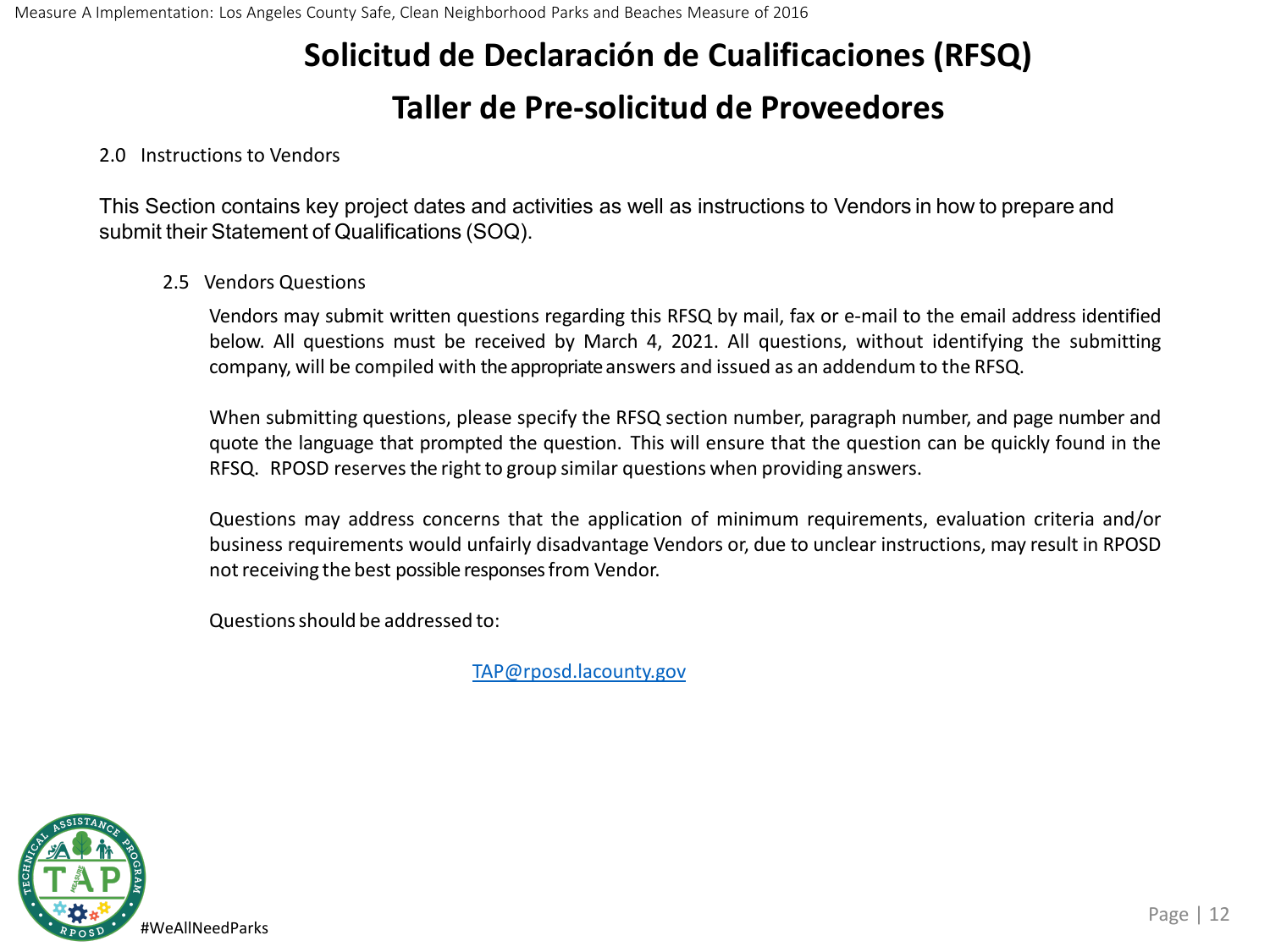## **Taller de Pre-solicitud de Proveedores**

#### 2.0 Instructions to Vendors

This Section contains key project dates and activities as well as instructions to Vendors in how to prepare and submit their Statement of Qualifications (SOQ).

2.7 Preparation and Format of the SOQ

All SOQs must be submitted as a read only .pdf file, electronically. Any SOQ that deviates from this format may be rejected without review at RPOSD's solediscretion.

The content and sequence of the SOQ must be as follows:

- Cover & Title
- **Table of Contents**
- **UREA** Vendor's Qualifications (Section A)
- **Required Forms (Section B)**
- **Proof of Insurability (Section C)**
- **Proof of Licenses (Section D)**

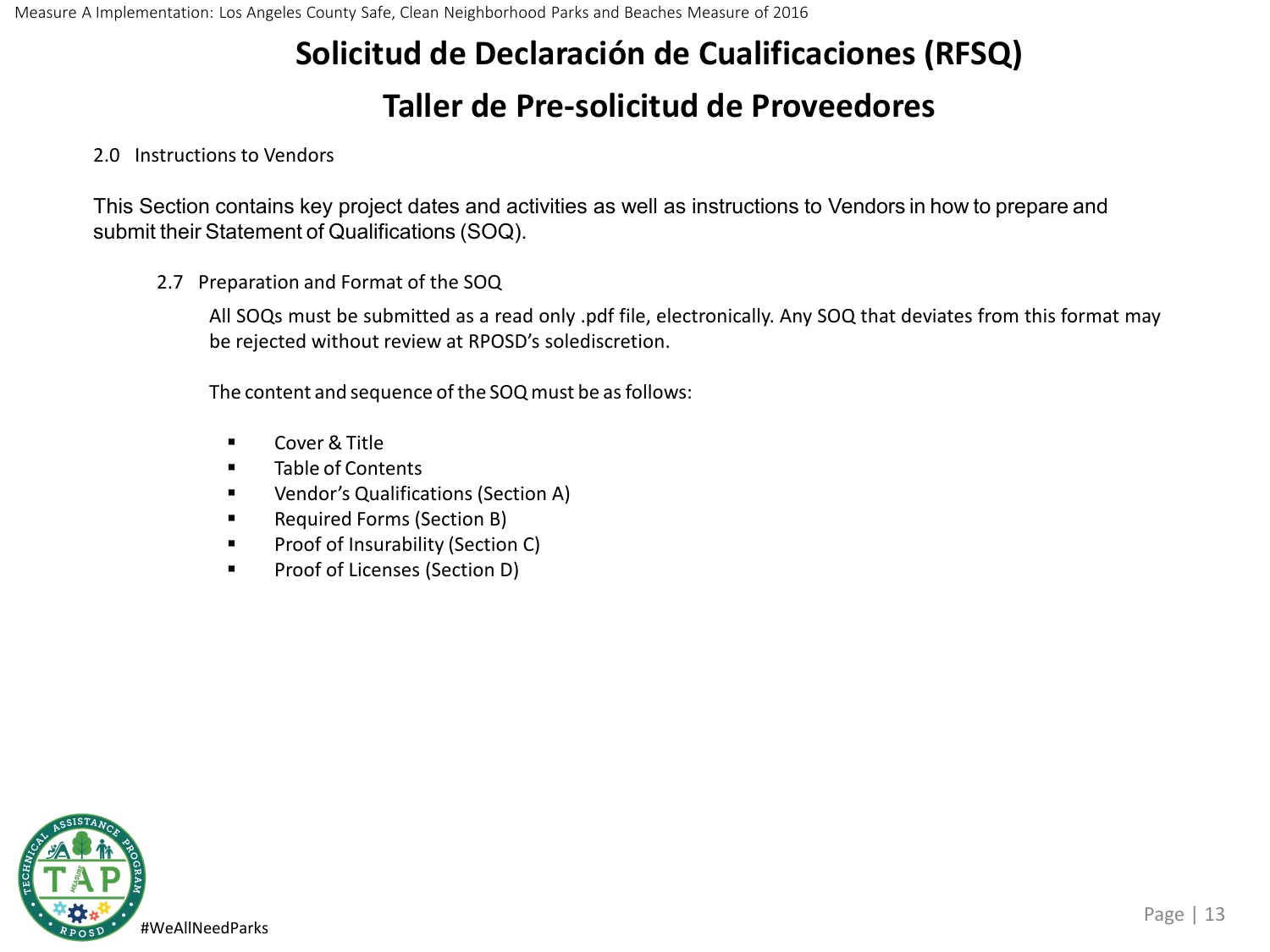3.0 SOQ Review/Selection/Qualification Process

This Section contains key project dates and activities as well as instructions to Vendors in how to prepare and submit their Statement of Qualifications (SOQ).

3.1 Review Process

SOQs will be subject to a detailed review by qualified RPOSD staff. The review process will include the following steps:

RPOSD shall review the Vendor's Organization Questionnaire/Affidavit and CBE Information – Exhibit 1 of Appendix A, Required Forms, and determine if the Vendor meets the minimum qualifications as outlined in sub-paragraph 1.5 of this RFSQ.

Failure of the Vendor to comply with the minimum qualifications may eliminate its SOQ from any further consideration. RPOSD may elect to waive any informality in an SOQ if the sum and substance of the SOQ is present.

#### 3.4 Master Agreement Award

Vendors who are notified by RPOSD that they appear to have the necessary qualifications and experience (i.e., they are qualified) may still not be recommended for a Master Agreement if other requirements necessary for award have not been met. Other requirements may include acceptance of the terms and conditions of the Master Agreement and/or satisfactory documentation that required insurance will be obtained. Only when all such matters have been demonstrated to RPOSD's satisfaction can a Vendor, which is otherwise deemed qualified, be regarded as "selected" for recommendation of a Master Agreement.



RPOSD will execute Board of Supervisors-authorized Master Agreements with each selected vendor. All Vendors will be informed of the final selections.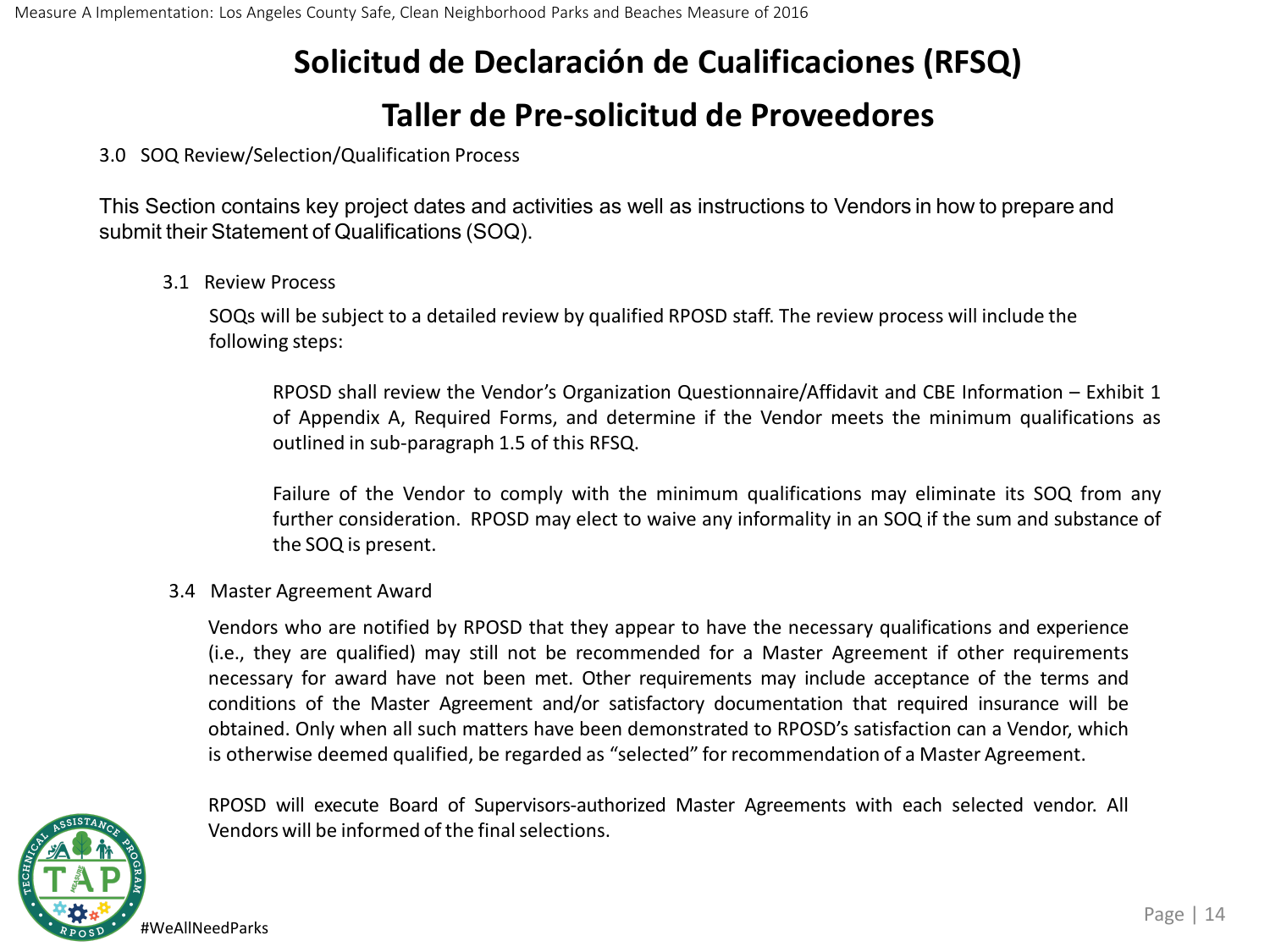Appendix K: Parkland Project Development Scope of Services

Depending on the type of work described in the Work Order Request, a Consultant may be selected based on expertise in one or more of the following disciplines:

- 1. Community Outreach and Engagement
- 2. Environmental Studies;
- 3. Acquisition Services;
- 4. Project Feasibility and Cost Estimation;
- 5. Planning, Scoping, Design, Engineering, and Construction documents;
- 6. Grant Writing and Application
- 7. Project and Construction Management
- 8. TAP Program Development and Implementation

The parkland project technical resource categories each represent a segment of the park project development continuum. The descriptions are representations of the kind of work that would be expected in that category. These do not include all relevant examples. The Qualified Vendors will be asked to bid on a Work Order Request, developed in coordination with eligible park entities. The submitted bids will be evaluated on: a) Approach; b) Deliverables; c) Innovation; d) Schedule; and e) Budget. The Statement of Work may call for work product beyond the examples provided below.

Each potential vendor must specify which category (or categories) the vendor seeks qualification for. Eligible park entities and/or RPOSD will select qualified vendors to provideTAP Services.

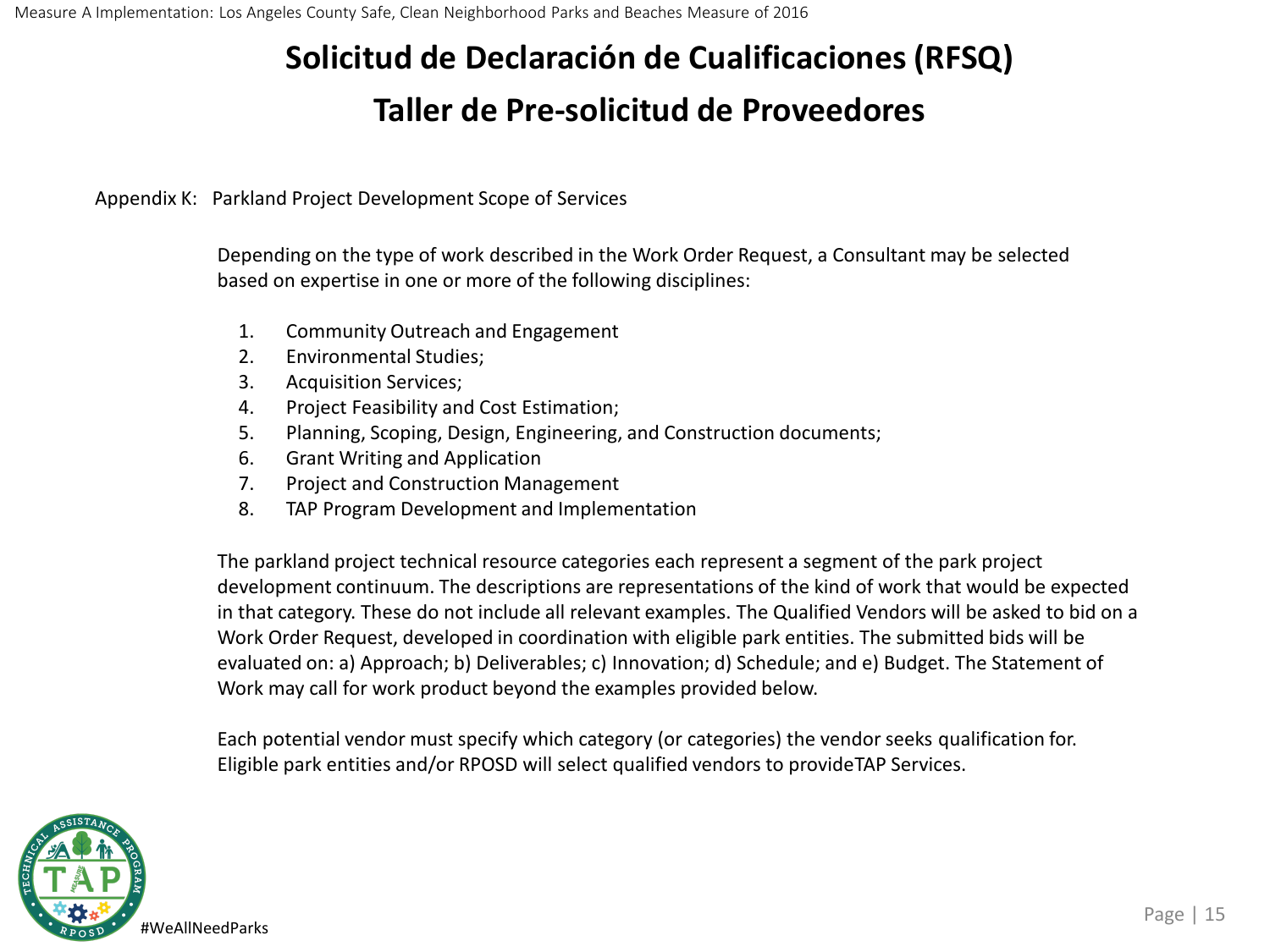### **Taller de Pre-solicitud de Proveedores**

### Aviso:

La Sección 1.5.4. (Cualificaciones Mínimas de los Proveedores), Section 2.3 (calendario RFSQ) y Apéndice K(El Alcance de los Servicios de Desarrollo del Proyecto Parkland) se han actualizado desde el primer lanzamiento el 16 de febrero de 2021.

Debe acceder la versión más actual al preparar su respuesta.

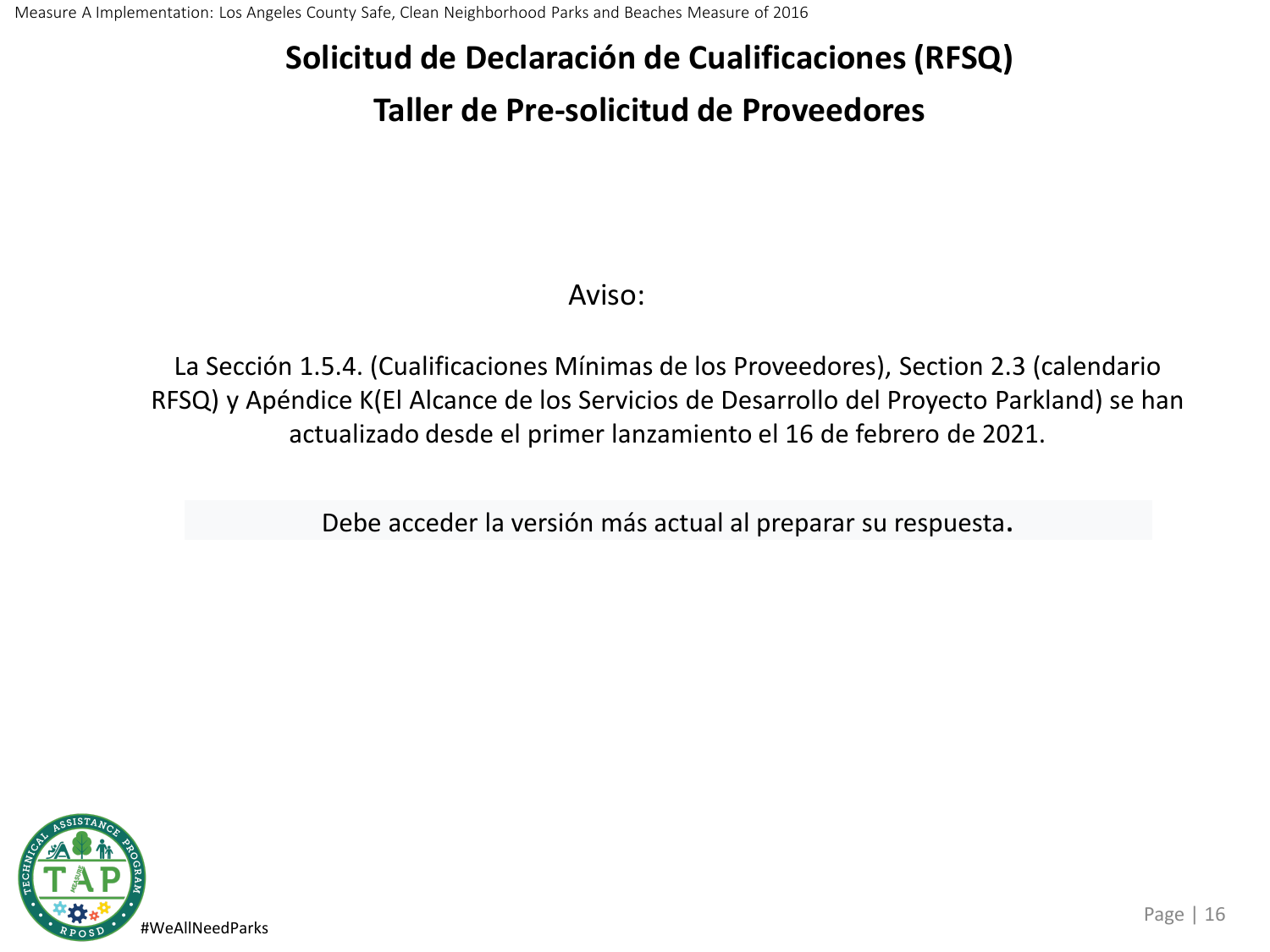## **Programa de Asistencia Técnica (TAP) de la Medida A de RPOSD**

- Los Parques y los Espacios Abiertos Son Buenos Para las Familias y Sus Comunidades
- El Acceso a Parques y Espacios Abiertos no es Similar A Través del Condado de Los Ángeles
	- Estas Mismas Comunidades También Se Ven Afectadas Por la Pobreza y la Contaminación Ambiental

## El Objetivo:

Lograr la equidad de parques/espacios abiertos, apoyando el desarrollo de solicitudes de becas para parques y espacios abiertos que resulten en: 1- Superficie de acres en parques), 2-Senderos, 3- Amenidades, 4-Accesos Recreativos y 5-Trabajos en comunidades identificadas como parques de "Necesidad Alta" o "Muy Alta "en la Evaluación de Necesidades de Parques del condado de Los Ángeles<sup>1</sup>.

Visite nuestro sitio web para obtener información adicional sobre RPOSD, fondos de la Medida A y TAP

RPOSD.LACounty.gov

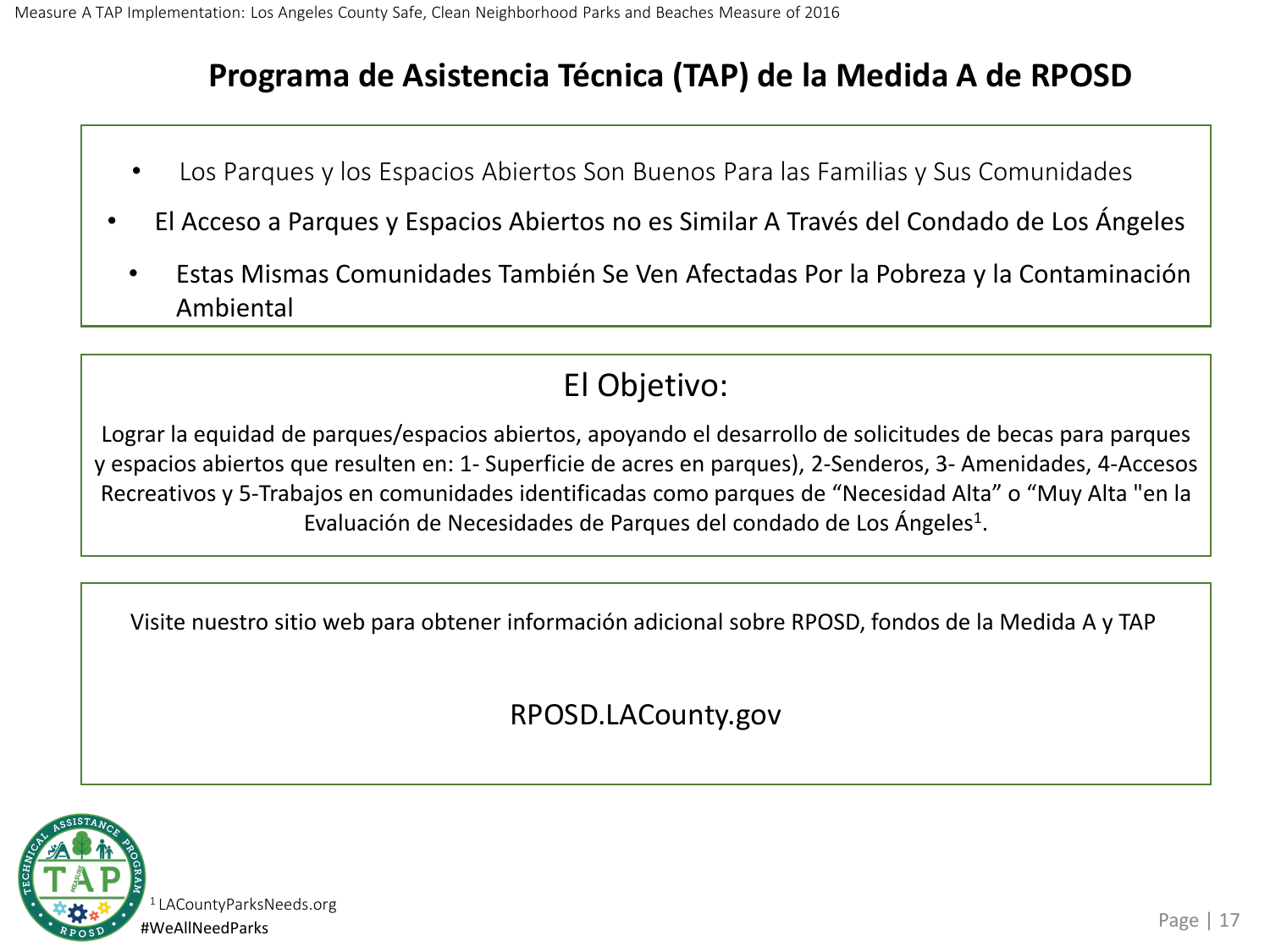